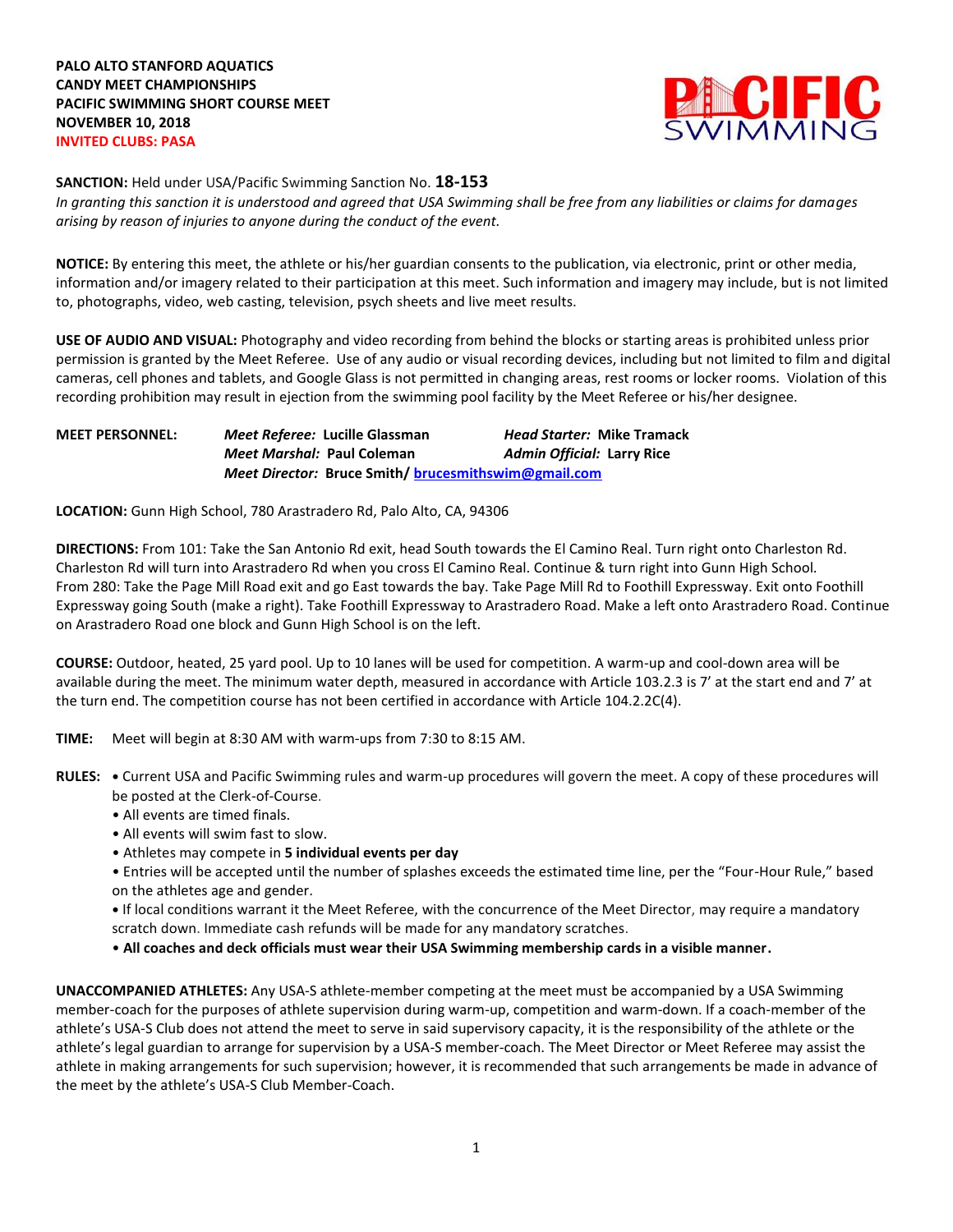**RACING STARTS:** Athletes must be certified by a USA-S member-coach as being proficient in performing a racing start, or must start the race in the water. It is the responsibility of the athlete or the athlete's legal guardian to ensure compliance with this requirement.

**RESTRICTIONS:** • Smoking and the use of other tobacco products is prohibited on the pool deck, in the locker rooms, in spectator

seating, on standing areas and in all areas used by athletes, during the meet and during warm-up periods.

- Sale and use of alcoholic beverages is prohibited in all areas of the meet venue.
- No glass containers are allowed in the meet venue.
- No propane heater is permitted except for snack bar/meet operations.
- All shelters must be properly secured.
- Changing into or out of swimsuits other than in locker rooms or other designated areas is prohibited.

• Destructive devices, to include but not limited to, explosive devices and equipment, firearms (open or concealed), blades, knives, mace, stun guns and blunt objects are strictly prohibited in the swimming facility and its surrounding areas. If observed, the Meet Referee or his/her designee may ask that these devices be stored safely away from the public or removed from the facility. Noncompliance may result in the reporting to law enforcement authorities and ejection from the facility. Law enforcement officers (LEO) are exempt per applicable laws.

• Operation of a drone, or any other flying apparatus, is prohibited over the venue (pools, athlete/coach areas, spectator areas and open ceiling locker rooms) any time athletes, coaches, officials and/or spectators are present.

**ELIGIBILITY:** • Athletes must be current members of USA-S and enter their name and registration number on the meet entry card as they are shown on their Registration Card. If this is not done, it may be difficult to match the athlete with the registration and times database. The meet host will check all athlete registrations against the SWIMS database and if not found to be registered, the Meet Director shall accept the registration at the meet (a \$10 surcharge will be added to the regular registration fee). Duplicate registrations will be refunded by mail.

- Athletes must be a member of PASA. Athletes who are unattached, but participating with PASA are eligible to compete.
- Entries with **"NO TIME" will be ACCEPTED, except for the 100 Free and 100 IM.**
- **Athletes who do not have a time for the 100 Free and/or 100 IM, must enter an estimated time for seeding.**
- Disabled athletes are welcome to attend this meet and should contact the Meet Director or Meet Referee regarding any special accommodations on entry times and seeding per Pacific Swimming policy.
- Athletes with an "A" time in an event may not compete in said event.
- The athlete's age will be the age of the athlete on the first day of the meet.

**ENTRY FEES:** \$30 per athlete. One check must be made by each PASA site payable to the host site. Checks must be hand delivered to the meet director on the day of the meet.

**ENTRY DEADLINE:** Athlete entries must be submitted by Thursday, November 1 by 11:59pm.

**ONLINE ENTRIES:** A sd3 entry file must be submitted by the Thursday, November 1 by 11:59pm. Request a confirmation of receipt to ensure delivery of the email and file. Send meet entry file to the meet director.

**MAILED OR HAND DELIVERED ENTRIES**: Will not be accepted

## **Make check payable to**: **DBA-DKS**

**E-Mail entries to**: **Meet Director – [brucesmithswim@gmail.com](mailto:brucesmithswim@gmail.com)**

**CHECK-IN:** All sessions will be pre seeded.

**SCRATCHES:** Any athlete not reporting for or competing in an individual timed final event that they have entered shall not be penalized.

**AWARDS:** Athletes will receive a piece of candy upon completion of each race.

**ADMISSION:** Free. A program will not be available. Heat Sheets may be available electronically and should be printed before the meet.